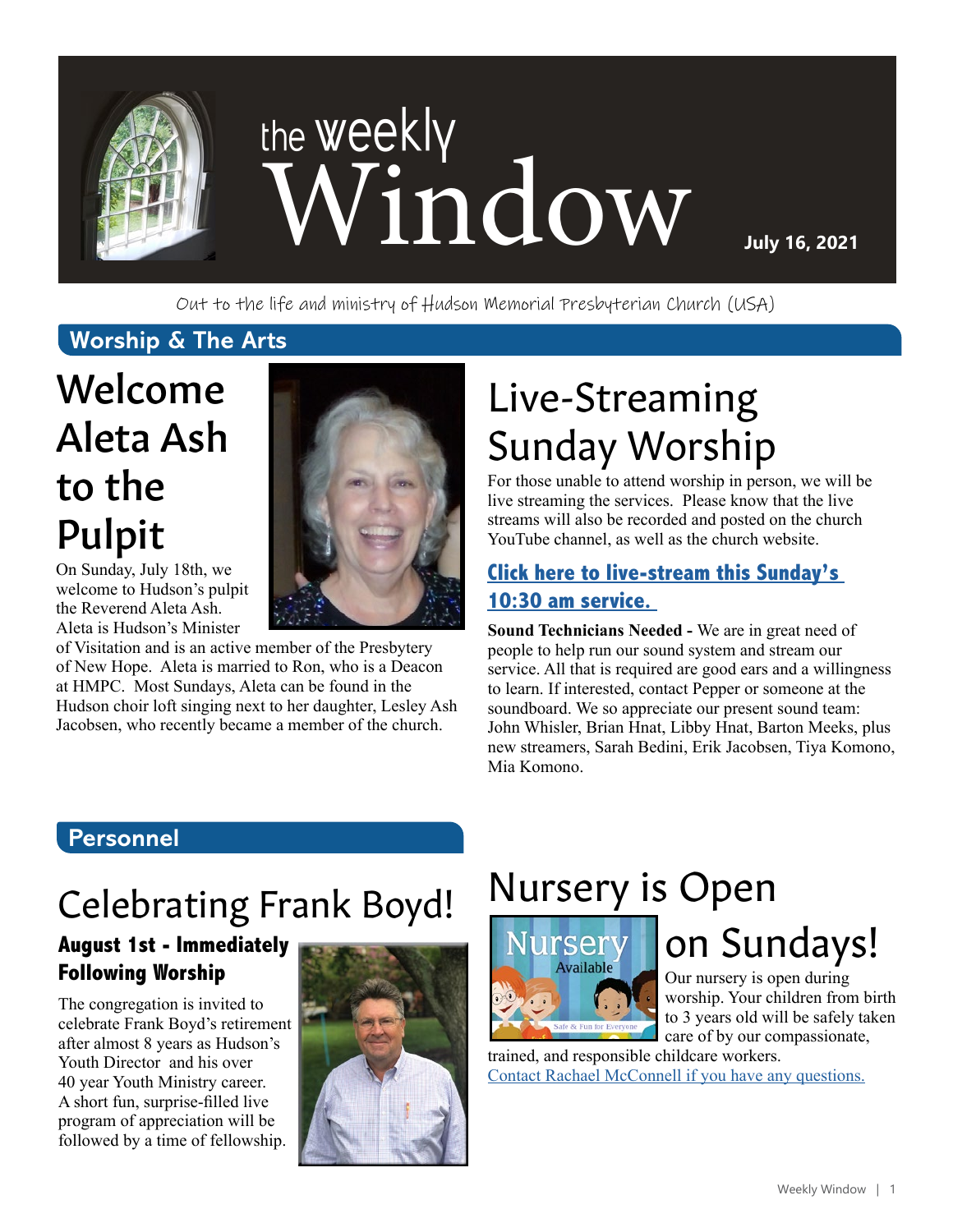### **Adult Faith Formation** Traveling with Matthew



Last year some of you attended the class Jimmy Hulsey taught on the Gospel of Matthew. Recently Reverend Hulsey's book *Traveling With Matthew:*

*How Does a Gospel Mean?* was published. The book pursues the question, 'What did Matthew the gospel writer want to say about Jesus to Jesus' followers fifty years after his death and resurrection?' They were living in a time of chaos and cultural shift. By bringing an

old story of God with Israel forward and centering it around Jesus of Nazareth, Matthew offers a great story for

communities of believers who have lost their north star. If we receive Matthew as a message for our own time of chaos and cultural shift, how does the story of God with Us speak once again and give shape to our identity in both church and society? Unstoried, we lose our way home. Matthew addresses the urgency of the hour and gives us renewed purpose for our days.'



If any have interest in reading more, *Traveling With Matthew* can be purchased at Quail Ridge Books and on Amazon. Congrats to Hudson's own Jimmy Hulsey on the publication of this book.

# Waking Up with the Word

#### **July 20 - 6:30 am**

Waking Up with the Word will meet at 6:30 am via Zoom The group studies



the scripture text that will be preached on the following Sunday. No previous Bible study experience is needed. The group centers their study around three questions - 1.What is a word or phrase that stands out to you in the text? 2. Allow that word or phrase to prompt a memory from your life, a thought on the passage or a metaphor. 3. What is Christ calling you to through the scripture text? [Contact Don](mailto:djslater107%40gmail.com?subject=)  [Slater for more information.](mailto:djslater107%40gmail.com?subject=)

## Evening Women at the Well

The evening version of Women at the Well will meet on Thursday, July 22nd at 6 pm at La Rancherita. Women of all ages and stages enjoy great fellowship along with lively conversations about current topics



of interest informed by a variety of podcasts and other resources. Participants will receive the topic, resources prior to the meeting. All are welcome to join anytime! [Contact Debbie Kirk](mailto:dkirk%40hmpc.org?subject=) for the podcast info or questions.

# Seeing the Word

Seeing the Word will return on August 16th.

### **Welcoming**

In the spring of 2019, long before pre-You-Know-What, they made me stand up during worship and announce that the entire adult membership of the congregation would be getting name badges that were larger, more durable, more

easily read and also did not poke holes or make alligator clip teeth marks in dainty silk blouses.

Then came the pandemic and all you folks who "came to church" in your PJs and slippers quit wearing your name badges thinking no one would know. Well Presbyterians, we're always telling our children that they are never alone so think about it . . . yep, you know who is always watching. And no, it's not Santa Claus.

But that's history. Here we are again, gathering, singing, praying, worshiping — moving from getting here to being

**Your Name Here**

here — and all things are new. If you haven't been wearing your name badge it's time to look in your sock drawer or in the glovebox of your car or purse and attach it to the upper right chest of your shirt, vest, jacket or dainty silk blouse

> so it can be more easily seen. If your sock drawer has only socks and the glovebox has only your auto registration and your purse has "everything else but," please call or email Pat Cash (pcash@hmpc.org) to receive a new name badge. New badges are ordered on the first Monday of the month and usually arrive in 10 days or so. How 'bout it folks . . . do you promise to wear your name badges next

week? Someone is watching!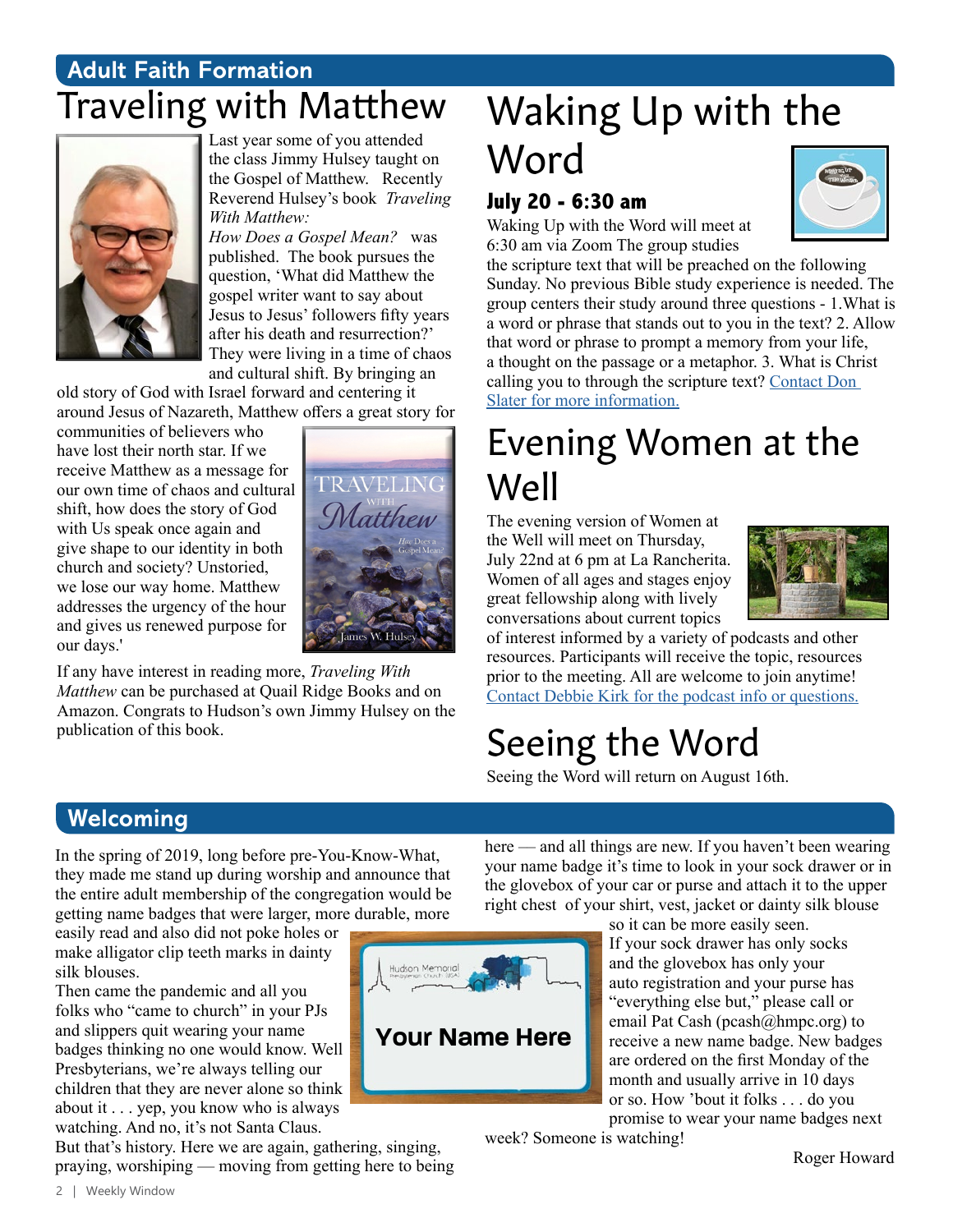### **Children's Ministry** 2021 VBS

# August 9-13 9 am to Noon

### **Volunteers Needed**

This year we are beyond excited to bring back our weeklong VBS program August 9th-13th!

Our passenger cars are filling up and we need conductors



and engineers to keep us going. Okay, enough with the train metaphors! If you have been looking for a chance to bring

the good news of Jesus, have fun, and hang out with some awesome children, please consider volunteering to serve as a crew leader, rotation leader (Bible Stories, Science, Recreation!) nursery caregiver, or decor specialist. Our days will be from 9 am-12 Noon Monday-Friday. Beat the heat as we will be inside since the church is now open safely! Our current policy will be masks required for volunteers and children over the age of 5.

We do not want to turn any child away if we do not have to and our volunteers help us bring the Gospel and the fun to all [Sign up here](https://vbspro.events/p/events/hmpcvbs2021) and if you have any questions, [contact](mailto:rmcconnell%40hmpc.org?subject=)  [Rachael McConnell](mailto:rmcconnell%40hmpc.org?subject=).

### **Personnel**

# Interim Youth Director to Begin August 2nd



The Personnel Committee is pleased to announce that Rich Richards will be the new Interim Director of Youth Ministries at Hudson beginning in August. Rich is a graduate of the College of Wooster in Ohio and has degrees from the Cleveland institute of Music and Hochschule fur Music in Munich, Germany. He has served as Director of Youth and Young Adult Ministries at the Presbyterian Church

of Lawrenceville in N.J. and was Director of Music and Assistant Director for Youth and their Families at Oak Ridge Presbyterian Church in NC. Rich's faith journey has been deeply impacted by Montreat, where he has helped write curriculum for their small group leader manual and be a music director for their youth conferences. Rich is a creative and out of the box thinker with skills in relationship building. He will be a tremendous help during this time of transition.

### **Prep Session**

Vacation Bible School week is almost here! We will have 65 children learning that they can power through life with Jesus.

Sunday, July 25th, following worship, we have a prep session for anyone willing to help us get things ready for our Rocky Railway experience. These will be tasks anyone can do that include painting, gluing, and organizing for the week. Any time that you can spare would be greatly appreciated.

We will have snacks and drinks and much of the activity will take place in rooms within the church as well as outside.

We are so very excited to have this opportunity for our children to safely experience the faith, fun, and fellowship of Vacation Bible School. We are still in need of volunteers for the week of August 9-13th. Please consider how you can support us in this effort and plan now to help out on July 25th. Hope to see you then!

### **Session Policy & The Pandemic**

As we continue to go through the pandemic we want to remind the congregation of the following policies set by the Session.

Masks are:

- to be worn in the sanctuary for worship, weddings and memorial services.
- to be worn when walking the hallways of the church while Hudson Memorial Preschool is in session (M-F 8 a.m. to 1 p.m.)
- no longer required for group meetings in rooms at the church for those **who have been fully vaccinated**.
- not required for any church gathering/meeting outdoors.
- to be worn when working with children under the age of 12 indoors.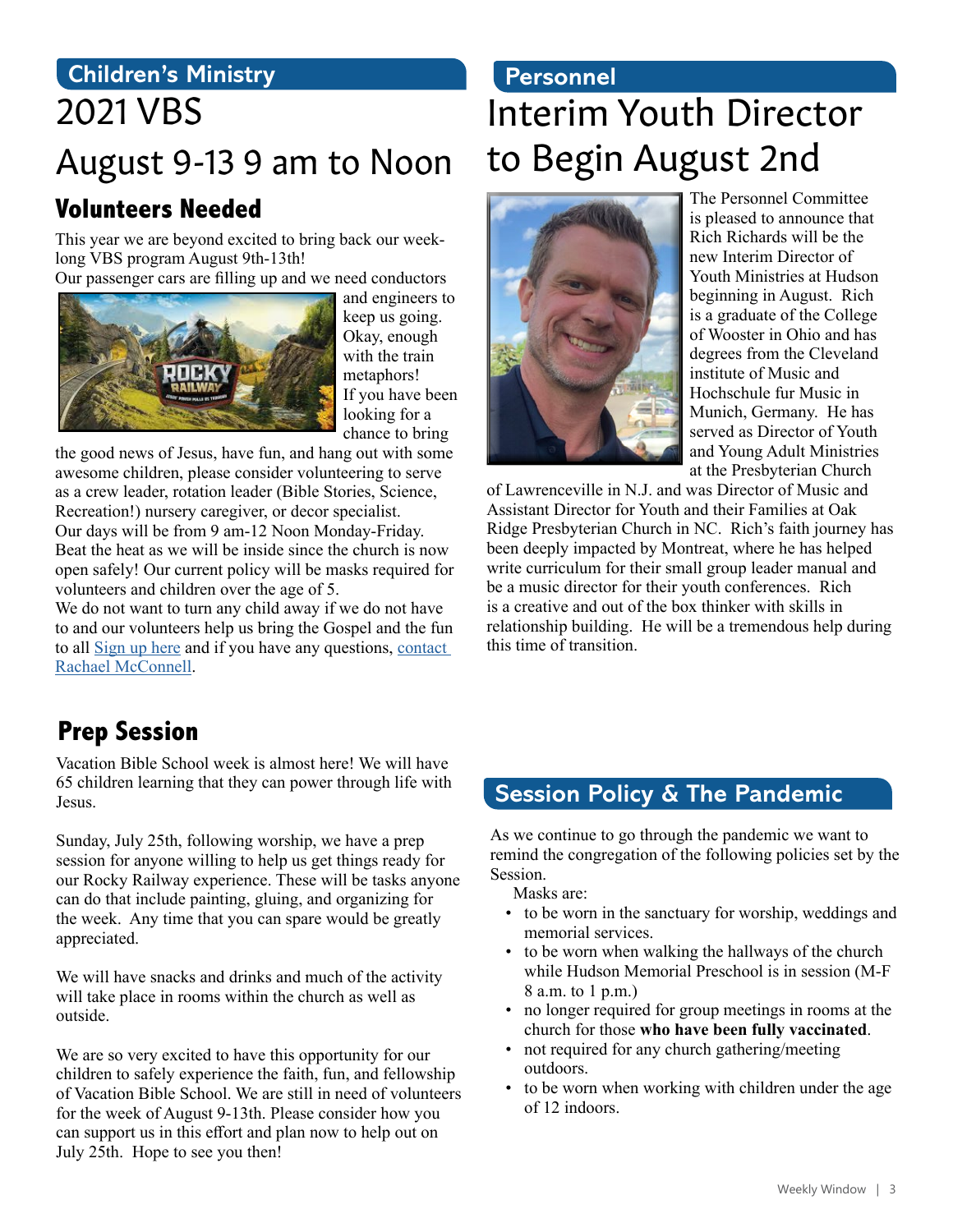### **Property**

## Westminster Hall Renovations

Below are pictures of the Westminster Hall Renovations - looking forward to gathering as a community in our updated fellowship hall.







### **Youth Ministry**

## Youth Programs

- **Montreat 2021 (July 18-24)** A wonderful group of 19 participants will be at the Montreat Youth Conference this week exploring the theme "Called to Connect." Special thanks to Beth Billman, Scott Billman, and Nancy Eyre for chaperoning. Please keep our group in your prayers for this very special week.
- **• Rising Fifth Grade Youth and Parent E-mail Information Needed** – The Explorers 5-6-7 Sunday School Class (for grades 5-7) and the Middle School Youth Group (grades 5-8) are excited about the rising fifth grade youth that will be moving into the church's youth program this fall. If you would like to be added to the mailing list, please e-mail the following information to hmpcyouthgroup@gmail.com: the youth's name, school, and e-mail address, and parent's name, telephone number, address, and e-mail address.
- **• 2021 2022 Confirmation Class Current 7th Graders and Older** – It's time to start thinking about Confirmation for the 2021-22 Program Year. Please respond to the letter or email that was sent to all potential confirmands recently regarding registration for the confirmation class starting in late August/Early September. If you have any questions, feel free to contact Frank Boyd at hmpcyouthgroup@gmail.com.
- **• VBS Youth Volunteers Needed** Are you ready to serve during the most fun week of the summer?! Join us for VBS this year, we need you! Serving during VBS is a great, fun, and air-conditioned way to gain volunteer hours. This year we are doing something new as well: Have you always wanted to be a character at Disney World? Want some practice before high school/college mascot tryouts? Do people often say "You're quite a character!" Become one of the most beloved parts of VBS by volunteering to be one of the Bible Buddies come alive! Check out the description on the volunteer sign up or e-mail Rachael McConnell (rmcconnell@hmpc.org) or text her (512-966-0384) for more info! Sign up here: vbspro. events/p/hmpcvbs2021

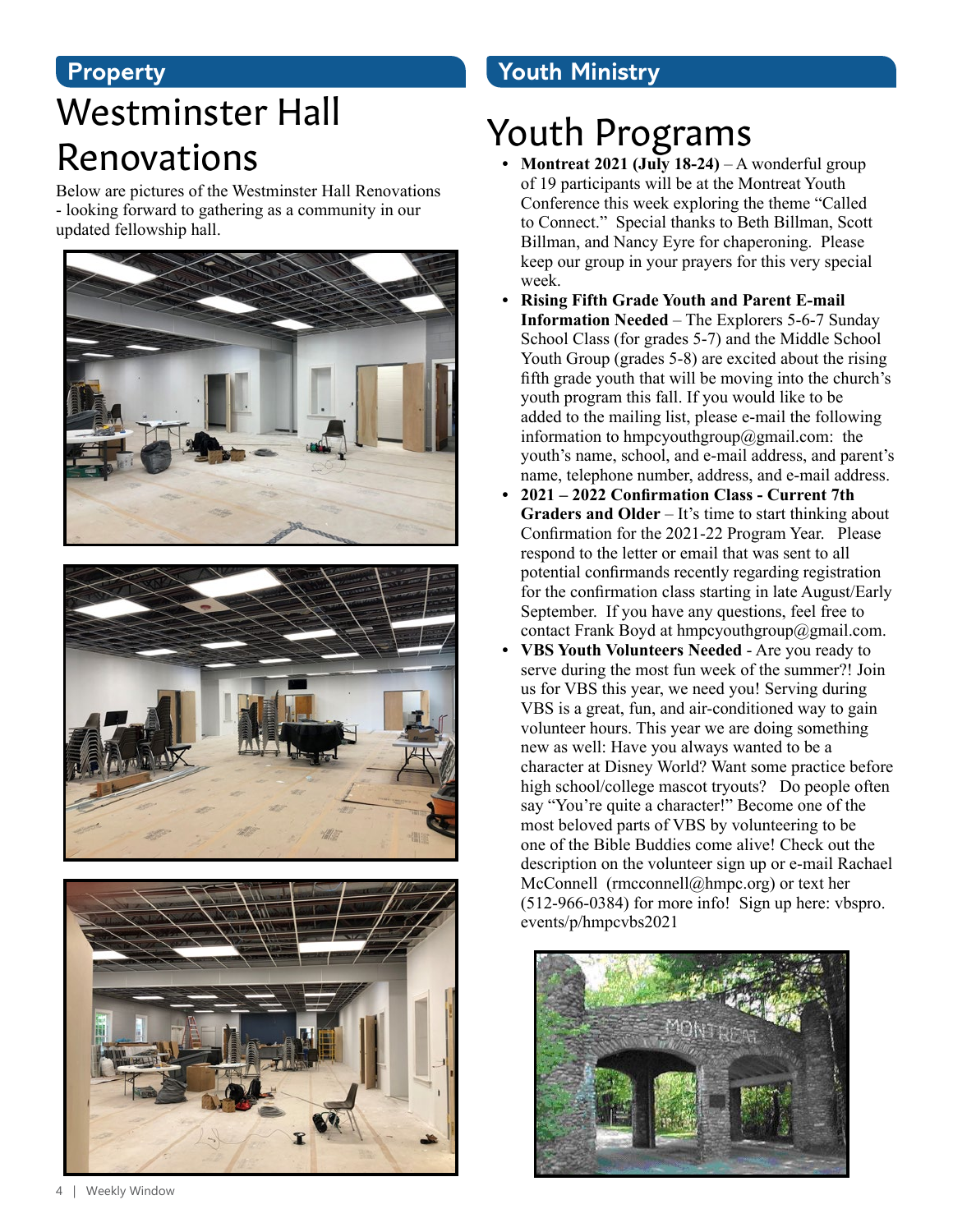#### **Missions**

# July Special Offering

#### **Care of Candidates**

During July, we are receiving a special offering to support candidates to the ministry in the Presbyterian Church, USA. Money raised for the Care of Candidates Special Offering can be used to provide assistance to members who are pursuing a seminary education. Your generous contributions will enable the church to continue providing this support. You may place your donation in the offering plate, mail it to the church, [donate online](https://www.eservicepayments.com/cgi-bin/Vanco_ver3.vps?appver3=Fi1giPL8kwX_Oe1AO50jRnQ574HZh5kFEHVJ6e5We_Us4NSQukCYDzKLUtTTUlsf2EvVVAEjqawDomKT1pbouTsRltlX7QEmZN4jxtbsYBc=&ver=3), or text to give. **Here is how to text to give:** Text amount to 888-906-0744 (example: 25 candidates).

# July Tend My Sheep

This year, we are going local with our school supply drive!

Green Magnet Elementary is our neighbor just a couple blocks north of Hudson. Green is a Title I school, which means the school receives federal funds due to at least 40% of their students are considered low-income. They



appreciate us reaching out with an offer of help.

The school's social worker identified these items as most needed: Backpacks (24 needed), crayons (12 or 24 packs), glue sticks, wide-ruled composition books, #2 pencils, blue or black pens, round-tipped scissors, and rulers.

The backpacks are a more expensive item that many families have a harder time affording, especially if they have multiple kids. Donations will be collected on Saturday, July 24th from 11 am  $-1$  pm and at the service on Sunday, July 25th.



### **From the HMPC Staff** Staff Email Addresses

When you receive an email from one of Hudson's staff members, please verify that the email address is their first initial then last name @hmpc.org - examples mschafer@hmpc.org, dkirk@hmpc.org.

There have been some spam emails being sent, making them look like they are coming from the church. In those cases, the "from" email address is not correct. If you receive those, please do not respond or click on any links.

### **Online Community**

Stay in community with us. We can be found online at:

- facebook (HudsonMPC)
- Twitter (Hudson Memorial PC)
- Instagram (hudsonmemorialpc)

Follow us and like us!



### **Staff Directory**

**Mac Schafer** – Pastor & Head of Staff [mschafer@hmpc.org](mailto:mschafer%40hmpc.org?subject=) **Debbie Kirk** – Associate Pastor, Spiritual Growth & Nurture - [dkirk@hmpc.org](mailto:dkirk%40hmpc.org?subject=)

**Aleta Ash, Minister of Visitation – aash** $\omega$ **hmpc.org** 

**Pepper Choplin**, Interim Music Director –

[pchoplin@hmpc.org](mailto:pchoplin%40hmpc.org?subject=)

**Frank Boyd**, Director of Youth Ministries – [fboyd@hmpc.org](mailto:fboyd%40hmpc.org?subject=)

**Rachael McConnell**, Director of Children & Family Ministries –  $rmconnell@hmpc.org$  $rmconnell@hmpc.org$ 

**Gina Hayek**, Director of Joyful Noise – [ghayek@hmpc.org](mailto:ghayek%40hmpc.org?subject=) **Carol Yeargin**, Organist – [yeargin@bellsouth.net](mailto:yeargin%40bellsouth.net?subject=)

Pat Cash, Business Administrator – pcash@hmpc.org

**Cheri Thomas**, Bookkeeper - [cthomas@hmpc.org](mailto:cthomas%40hmpc.org?subject=)

**Dorothy Roche**, Preschool Director – [droche@hmpc.org](mailto:droche%40hmpc.org?subject=)

**Joyce Hawkins**, Assistant Preschool Director –

[jhawkins@hmpc.org](mailto:jhawkins%40hmpc.org?subject=)

**Hope Parangi**, Church Hostess – [hparangi@yahoo.com](mailto:hparangi%40yahoo.com?subject=)